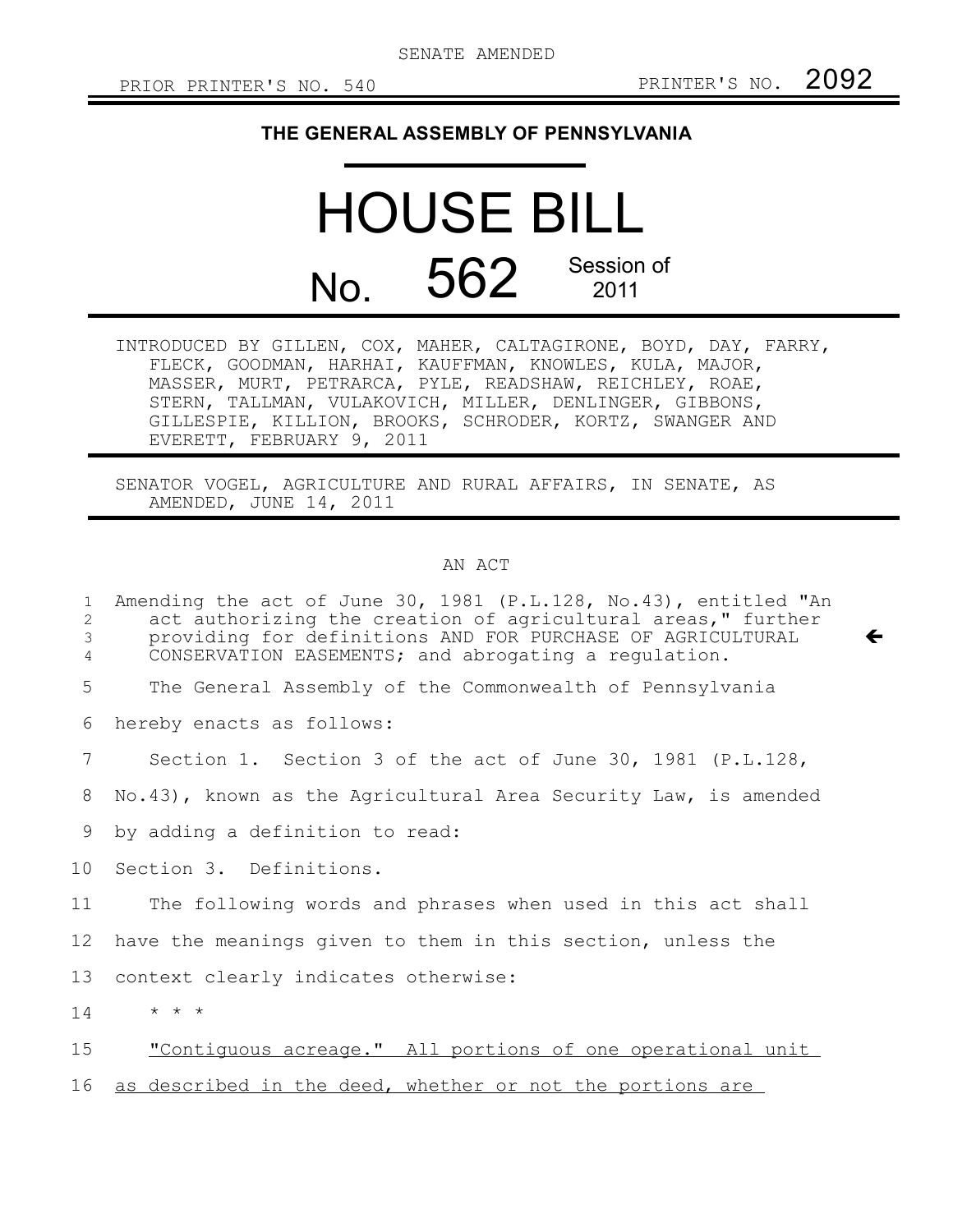divided by streams, public roads, bridges or railroads and whether or not described as multiple tax parcels, tracts, purparts or other property identifiers. The term includes supportive lands, such as unpaved field access roads, drainage areas, border strips, hedgerows, submerged lands, marshes, ponds and streams. \* \* \* SECTION 2. SECTION  $14.1(C)(2)$ , (3) AND (6) OF THE ACT, AMENDED NOVEMBER 3, 1994 (P.L.621, NO.96) AND NOVEMBER 1, 2005 1 2 3 4 5 6 7 8 9 10

 $\leftarrow$ 

SECTION 14.1. PURCHASE OF AGRICULTURAL CONSERVATION EASEMENTS. \* \* \* 11 12

(P.L.323, NO.61), ARE AMENDED TO READ:

(C) RESTRICTIONS AND LIMITATIONS.--AN AGRICULTURAL CONSERVATION EASEMENT SHALL BE SUBJECT TO THE FOLLOWING TERMS, CONDITIONS, RESTRICTIONS AND LIMITATIONS: 13 14 15

\* \* \* 16

[(2) UNLESS OTHERWISE AUTHORIZED IN ACCORDANCE WITH SUBSECTION (I), AN AGRICULTURAL CONSERVATION EASEMENT SHALL NOT BE SOLD, CONVEYED, EXTINGUISHED, LEASED, ENCUMBERED OR RESTRICTED IN WHOLE OR IN PART FOR A PERIOD OF 25 YEARS BEGINNING ON THE DATE OF PURCHASE OF THE EASEMENT. 17 18 19 20 21

(3) UNLESS OTHERWISE AUTHORIZED IN ACCORDANCE WITH SUBSECTION (I), IF THE LAND SUBJECT TO THE AGRICULTURAL CONSERVATION EASEMENT IS NO LONGER VIABLE AGRICULTURAL LAND, THE COMMONWEALTH, SUBJECT TO THE APPROVAL OF THE STATE BOARD, AND THE COUNTY, SUBJECT TO THE APPROVAL OF THE COUNTY BOARD, MAY SELL, CONVEY, EXTINGUISH, LEASE, ENCUMBER OR RESTRICT AN AGRICULTURAL CONSERVATION EASEMENT TO THE CURRENT OWNER OF RECORD OF THE FARMLAND SUBJECT TO THE EASEMENT AFTER THE EXPIRATION OF 25 YEARS FROM THE DATE OF PURCHASE OF THE 22 23 24 25 26 27 28 29 30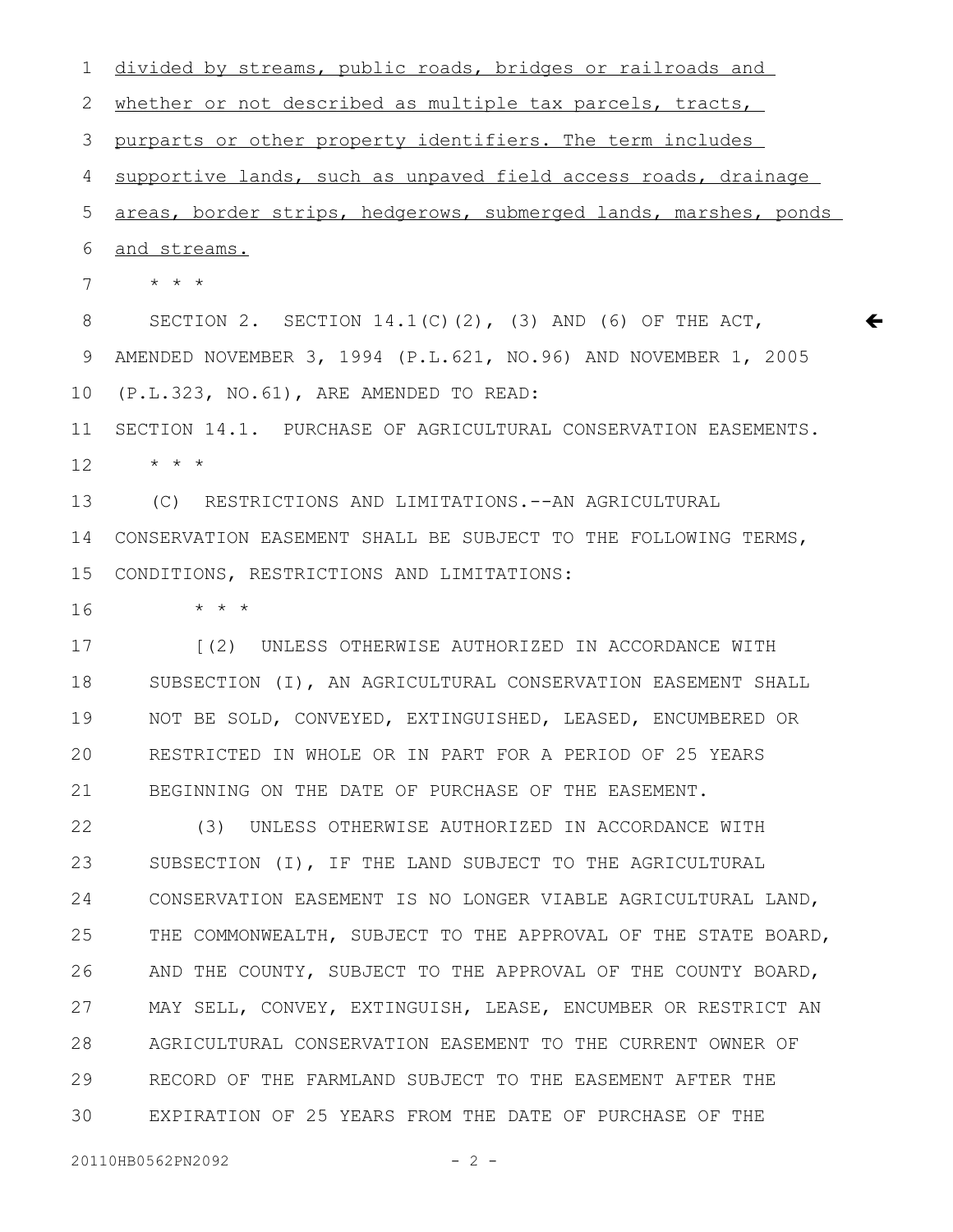EASEMENT FOR A PURCHASE PRICE EQUAL TO THE VALUE AT THE TIME OF RESALE DETERMINED PURSUANT TO SUBSECTION (F) AT THE TIME OF CONVEYANCE. A CONVEYANCE BY THE COMMONWEALTH PURSUANT TO THIS SUBSECTION SHALL NOT BE SUBJECT TO THE REQUIREMENTS OF ARTICLE XXIV-A OF THE ACT OF APRIL 9, 1929 (P.L.177, NO.175), KNOWN AS "THE ADMINISTRATIVE CODE OF 1929." THE PURCHASE PRICE SHALL BE PAYABLE TO THE COMMONWEALTH AND THE COUNTY AS THEIR RESPECTIVE LEGAL INTERESTS IN THE AGRICULTURAL CONSERVATION EASEMENT APPEAR, AND A SEPARATE PAYMENT SHALL BE MADE TO THE COMMONWEALTH AND THE COUNTY ACCORDINGLY AT THE TIME OF SETTLEMENT. ANY PAYMENT RECEIVED BY THE COMMONWEALTH PURSUANT TO THIS PROVISION SHALL BE PAID INTO THE FUND.] \* \* \* 1 2 3 4 5 6 7 8 9 10 11 12 13

(6) AN AGRICULTURAL CONSERVATION EASEMENT SHALL NOT PREVENT: 14 15

(I) THE GRANTING OF LEASES, ASSIGNMENTS OR OTHER CONVEYANCES OR THE ISSUING OF PERMITS, LICENSES OR OTHER AUTHORIZATION FOR THE EXPLORATION, DEVELOPMENT, STORAGE OR REMOVAL OF COAL OR NONCOAL MINERALS BY UNDERGROUND MINING METHODS, OIL AND GAS BY THE OWNER OF THE SUBJECT LAND OR THE OWNER OF THE UNDERLYING COAL OR NONCOAL MINERALS BY UNDERGROUND MINING METHODS, OIL AND GAS OR THE OWNER OF THE RIGHTS TO DEVELOP THE UNDERLYING COAL OR NONCOAL MINERALS BY UNDERGROUND MINING METHODS, OIL AND GAS, OR THE DEVELOPMENT OF APPURTENANT FACILITIES RELATED TO THE REMOVAL OF COAL OR NONCOAL MINERALS BY UNDERGROUND MINING METHODS, OIL OR GAS DEVELOPMENT OR ACTIVITIES INCIDENT TO THE REMOVAL OR DEVELOPMENT OF SUCH MINERALS. (II) THE GRANTING OF RIGHTS-OF-WAY BY THE OWNER OF 16 17 18 19 20 21 22 23 24 25 26 27 28 29

THE SUBJECT LAND IN AND THROUGH THE LAND FOR THE

30